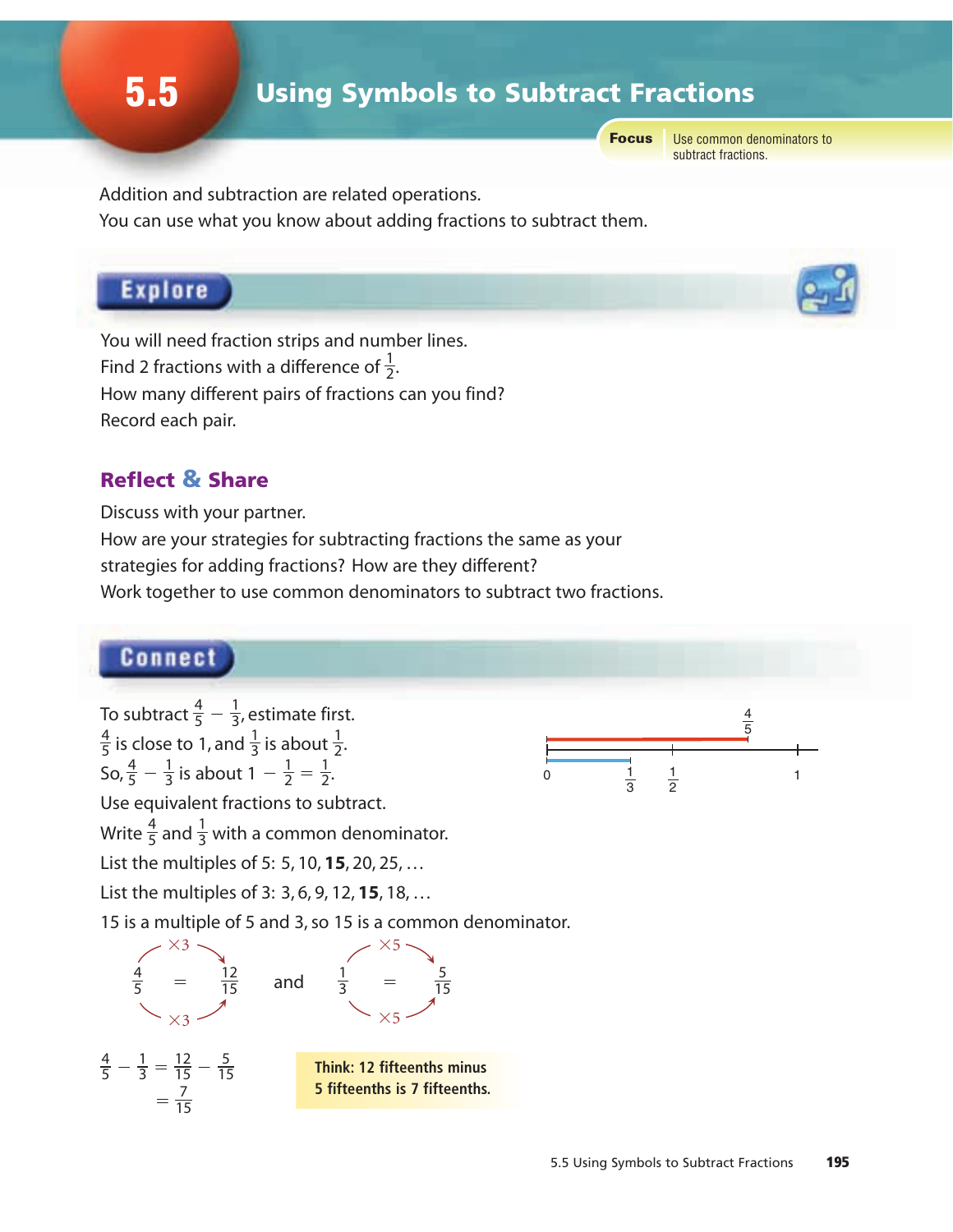We could have used a fraction strip on a number line.



#### Example

Subtract. a)  $\frac{9}{10} - \frac{2}{5}$  **b**)  $\frac{5}{4}$  -Estimate to check the answer is reasonable. 

### A Solution

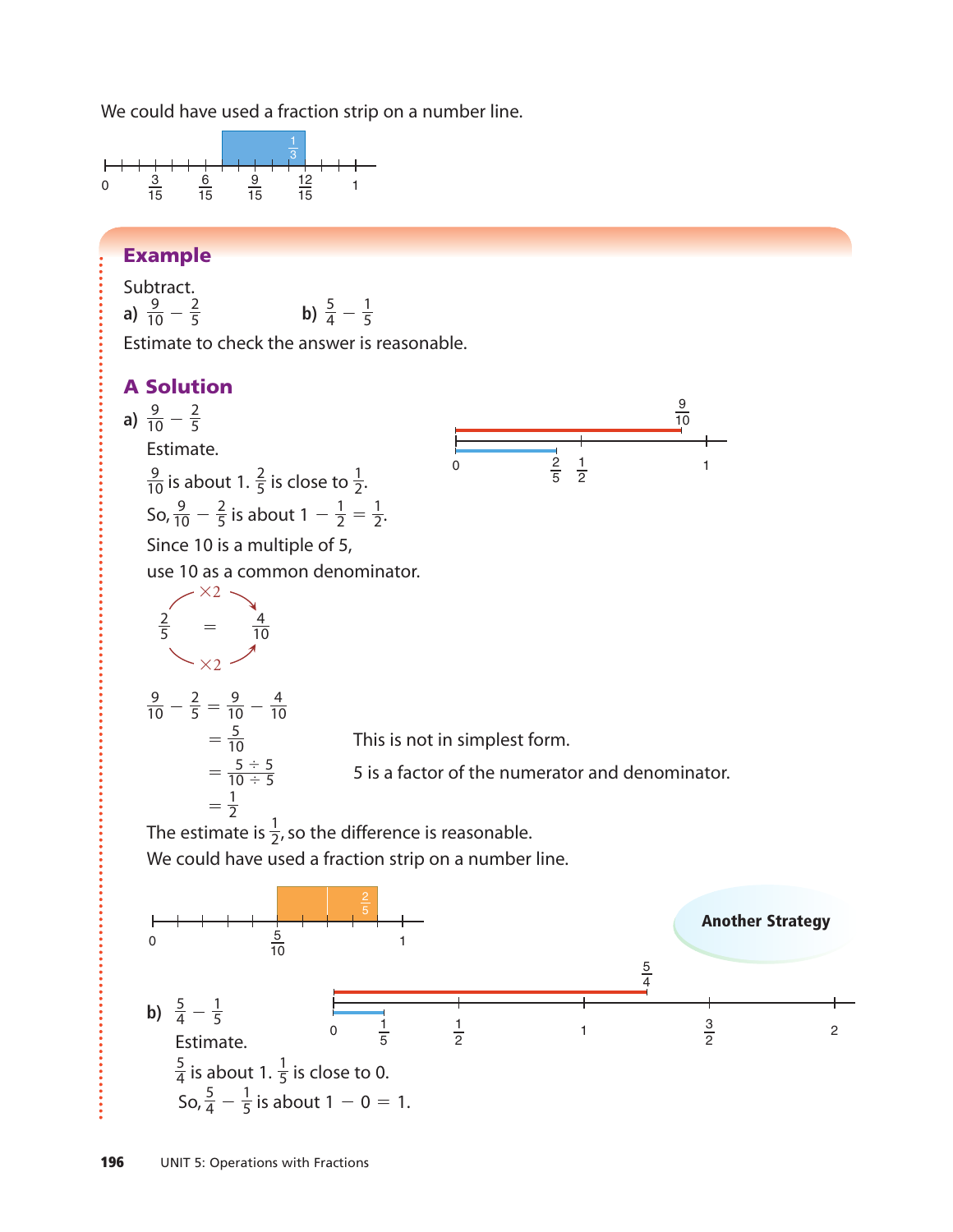

# **Practice**

Write all differences in simplest form.

| 1. Subtract.<br>a) $\frac{4}{5} - \frac{2}{5}$                                                | b) $\frac{2}{3} - \frac{1}{3}$                                                                                                              | c) $\frac{7}{9} - \frac{4}{9}$  | d) $\frac{5}{7} - \frac{3}{7}$   |
|-----------------------------------------------------------------------------------------------|---------------------------------------------------------------------------------------------------------------------------------------------|---------------------------------|----------------------------------|
| 2. Estimate, then subtract.<br>a) $\frac{2}{3} - \frac{1}{6}$                                 | b) $\frac{5}{8} - \frac{1}{2}$                                                                                                              | c) $\frac{3}{2} - \frac{7}{10}$ | d) $\frac{11}{12} - \frac{5}{6}$ |
| 3. Subtract.<br>a) $\frac{3}{4} - \frac{2}{3}$                                                | b) $\frac{4}{5} - \frac{2}{3}$                                                                                                              | c) $\frac{7}{4} - \frac{4}{5}$  | d) $\frac{3}{5} - \frac{1}{2}$   |
| 4. Subtract.<br>Estimate to check the answer is reasonable.<br>a) $\frac{4}{6} - \frac{1}{2}$ | b) $\frac{5}{3} - \frac{3}{4}$                                                                                                              | c) $\frac{7}{5} - \frac{5}{6}$  | d) $\frac{5}{6} - \frac{3}{4}$   |
|                                                                                               | <b>5.</b> A recipe calls for $\frac{3}{4}$ cup of walnuts and $\frac{2}{3}$ cup of pecans.<br>Which type of nut is used more in the recipe? |                                 |                                  |

How much more?